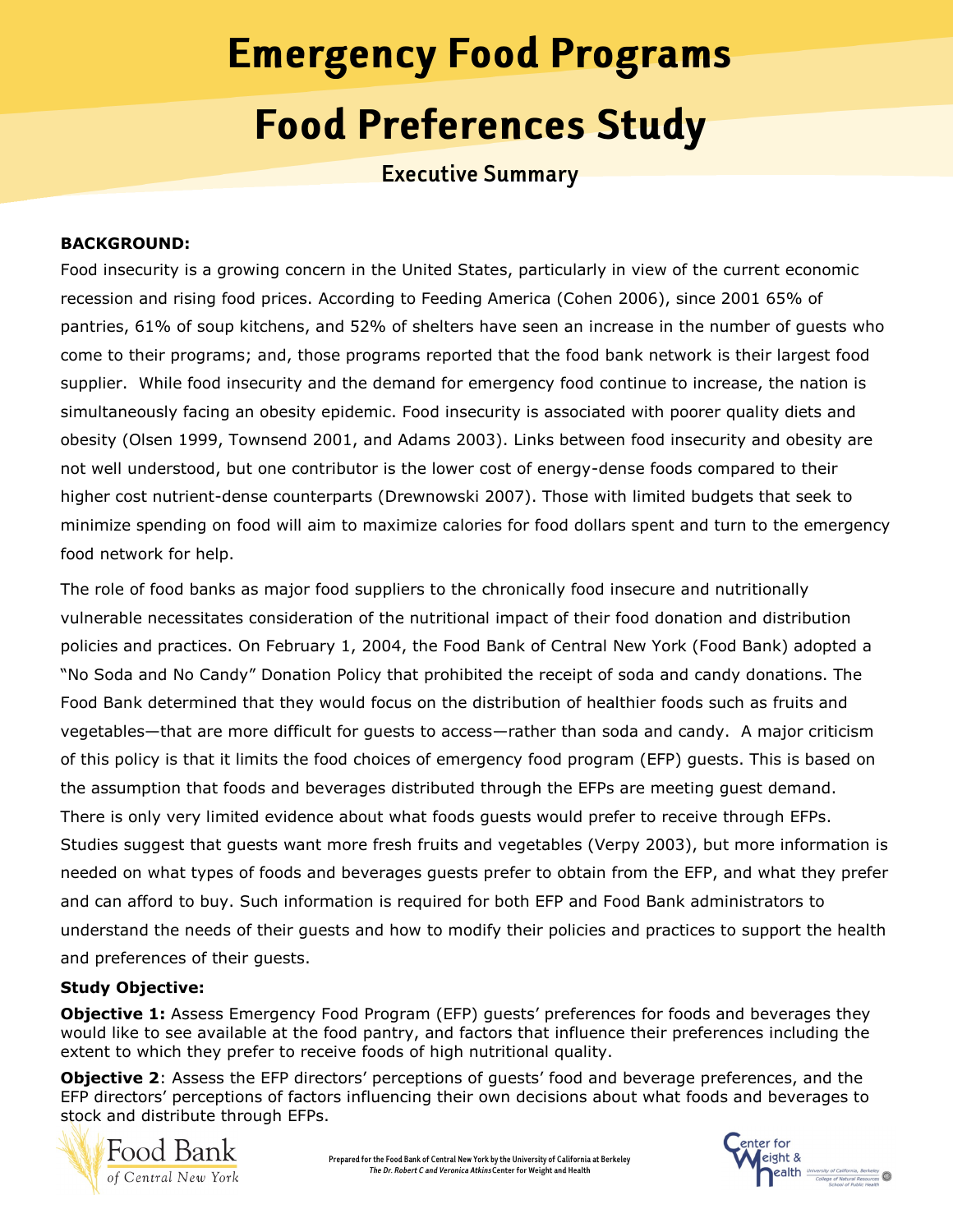#### **Study Methods:**

#### Study Design

A cross sectional design using an interviewer administered questionnaire was used to gather information about EFP guests' food preferences and EFP directors' perceptions of guests' food and beverage preferences, as well as factors influencing EFP directors' food selection process. Fifteen food pantries were randomly selected from all large and extra large, urban and rural programs. All guests attending the programs during open hours for one day at each pantry were approached to participate in the study. An interviewer administered questionnaire was used with 116 guests and included card sorts for ranking food preferences, a Likert scale used to determine importance of receiving specific food items, and questions regarding considerations in choosing foods received at the food pantry. A similar Food Pantry Worker/Director questionnaire was administered to the directors at the selected programs. Food pantry inventory and pantry bag checklists were developed to capture what foods were offered and which foods guests chose on the data collection day. Data collection was conducted during the months of May and June 2009.

## **Results:**

- 98% of guests indicated that having nutritious food available for them to choose at the food pantry was either very important or important
- Approximately 70% of guests did not place a priority on receiving snacks at the food pantry by reporting it was somewhat or not important to them.

|                 | <b>Very Important/Important</b> | <b>Somewhat/ Not Important</b> |  |
|-----------------|---------------------------------|--------------------------------|--|
|                 | ( %)                            | ( %)                           |  |
| Nutritious      | 98                              | 3                              |  |
| Staple Items    | 94                              | 6                              |  |
| Tasty           | 94                              | $6\,$                          |  |
| Filling         | 87                              | 13                             |  |
| Easy to Store   | 83                              | 17                             |  |
| Familiar        | 82                              | 18                             |  |
| Varied          | 68                              | 32                             |  |
| Easy to Prepare | 64                              | 26                             |  |
| <b>Treats</b>   | 32                              | 68                             |  |

**Table 1: Guests' Considerations for Food Choices at Food Pantries**



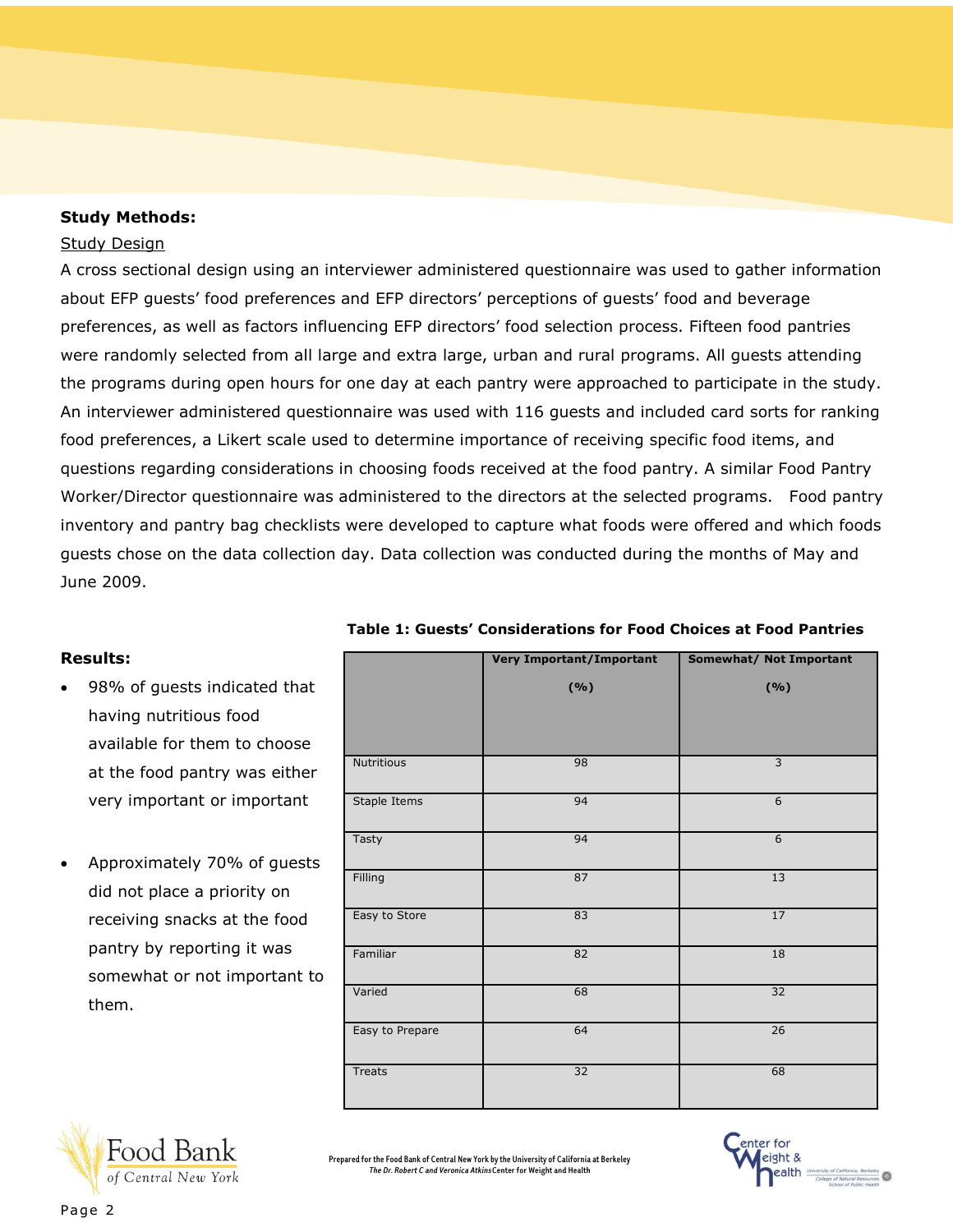| <b>Food Item</b>  | <b>Mean Rank</b> | <b>Food Item</b> | <b>Mean Rank</b> |
|-------------------|------------------|------------------|------------------|
|                   |                  |                  |                  |
|                   |                  |                  |                  |
| Meat/poultry/fish | 3.70             | Cereal           | 7.86             |
|                   |                  |                  |                  |
| Vegetables        | 4.28             | Soup             | 9.54             |
|                   |                  |                  |                  |
| Fruit             | 4.52             | Frozen meals     | 10.18            |
|                   |                  |                  |                  |
| <b>Eggs</b>       | 5.74             | Peanut butter    | 10.44            |
|                   |                  |                  |                  |
| Milk              | 6.18             | <b>Beans</b>     | 10.53            |
|                   |                  |                  |                  |
| <b>Bread</b>      | 6.39             | <b>Snacks</b>    | 12.81            |
|                   |                  |                  |                  |
| Cheese            | 6.83             | Soda             | 14.42            |
|                   |                  |                  |                  |
| Pasta/rice        | 7.64             | Candy            | 14.77            |

Table 2: Mean Rank Scores for Food Pantry Items preferred by Guests **.** Guests ranked items they would

most prefer to receive from the food pantry (1=most prefer to receive; 16=least prefer to receive; Table 2) .

 The mean rank for meat/poultry/ fish was 3.7 indicating that guests preferred to receive these items more than any others on the list (Table 2).

 Vegetables and fruits were reported as the second and third most preferred item respectively (Table 2).

 Candy was the item least preferred to receive at a food pantry by guests; soda, snack foods, and beans also ranked among the least preferred (Table 2).

 A large majority of guests reported that they preferred to receive fresh fruit (72%) rather than frozen or canned (Figure 1).

 51% of guests said they would rather receive fresh vegetables rather



# enter for eight & ealth "

Page 3

# **Figure 1: Types of Fruits and Vegetables Preferred by Guests**

**Types of Fruits and Vegetables Preferred by Food Pantry Recipients**